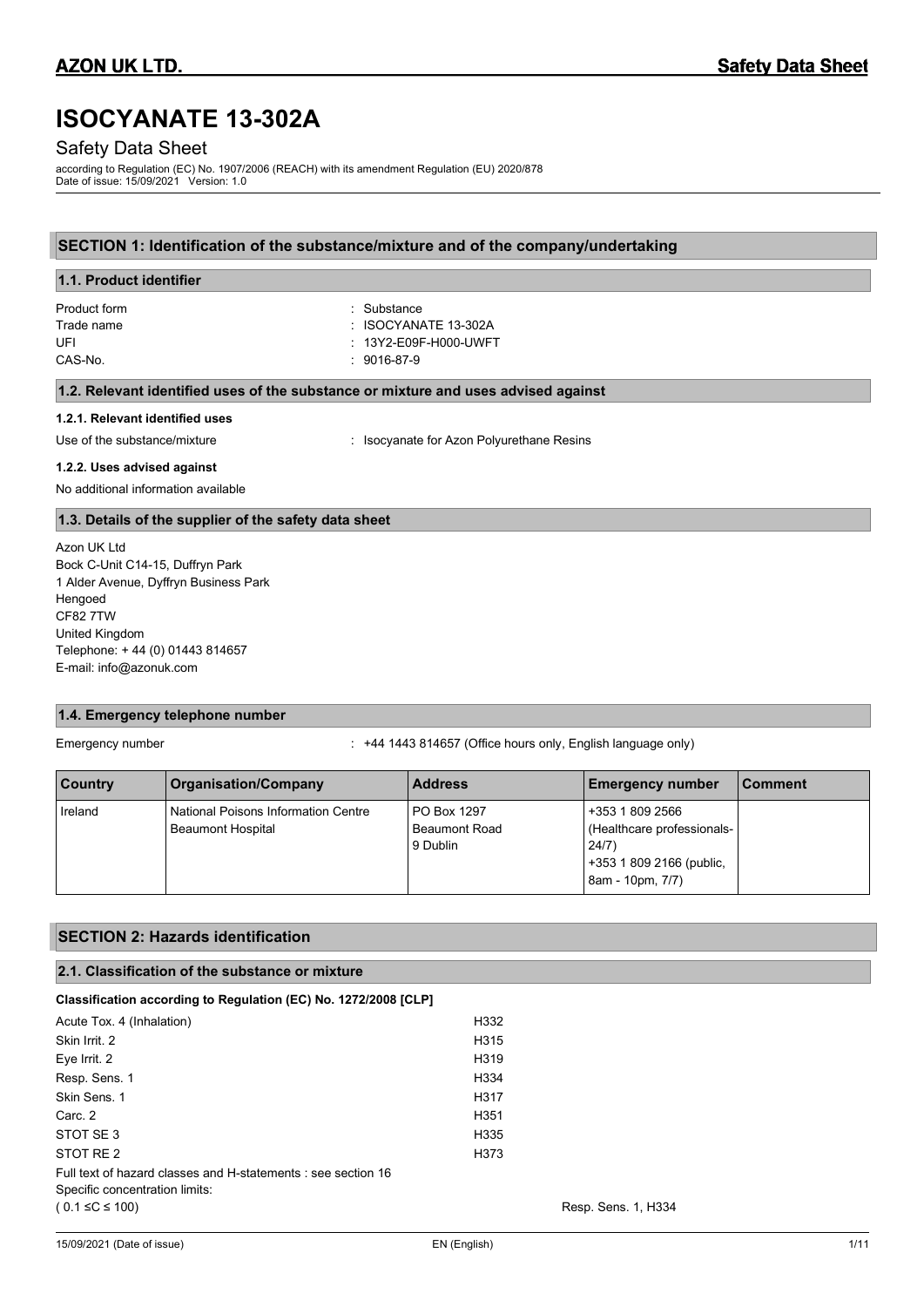#### **Adverse physicochemical, human health and environmental effects**

No additional information available

#### **2.2. Label elements**

| Labelling according to Regulation (EC) No. 1272/2008 [CLP] |                                                                                                                                                                                                                                                                                                                               |  |
|------------------------------------------------------------|-------------------------------------------------------------------------------------------------------------------------------------------------------------------------------------------------------------------------------------------------------------------------------------------------------------------------------|--|
| Hazard pictograms (CLP)                                    |                                                                                                                                                                                                                                                                                                                               |  |
|                                                            | GHS07<br>GHS08                                                                                                                                                                                                                                                                                                                |  |
| Signal word (CLP)                                          | Danger                                                                                                                                                                                                                                                                                                                        |  |
| Hazard statements (CLP)                                    | H315 - Causes skin irritation.<br>H317 - May cause an allergic skin reaction.<br>H319 - Causes serious eye irritation.                                                                                                                                                                                                        |  |
|                                                            |                                                                                                                                                                                                                                                                                                                               |  |
|                                                            | H332 - Harmful if inhaled.                                                                                                                                                                                                                                                                                                    |  |
|                                                            | H334 - May cause allergy or asthma symptoms or breathing difficulties if inhaled.<br>H335 - May cause respiratory irritation.                                                                                                                                                                                                 |  |
|                                                            | H351 - Suspected of causing cancer.                                                                                                                                                                                                                                                                                           |  |
|                                                            | H373 - May cause damage to organs (respiratory tract) through prolonged or repeated<br>exposure (if inhaled).                                                                                                                                                                                                                 |  |
| Precautionary statements (CLP)                             | P260 - Do not breathe mist, spray, vapours.                                                                                                                                                                                                                                                                                   |  |
|                                                            | P280 - Wear protective clothing, eye protection, face protection.                                                                                                                                                                                                                                                             |  |
|                                                            | P304+P340 - IF INHALED: Remove person to fresh air and keep comfortable for breathing.<br>P342+P311 - If experiencing respiratory symptoms: Call doctor.<br>P403+P233 - Store in a well-ventilated place. Keep container tightly closed.<br>P501 - Dispose of contents and container to an authorised waste collection point. |  |
|                                                            |                                                                                                                                                                                                                                                                                                                               |  |

# **2.3. Other hazards**

This substance/mixture does not meet the PBT criteria of REACH regulation, annex XIII This substance/mixture does not meet the vPvB criteria of REACH regulation, annex XIII

The substance is not included in the list established in accordance with Article 59(1) of REACH for having endocrine disrupting properties, or is not identified as having endocrine disrupting properties in accordance with the criteria set out in Commission Delegated Regulation (EU) 2017/2100 or Commission Regulation (EU) 2018/605

# **SECTION 3: Composition/information on ingredients**

# **3.1. Substances**

| <b>Name</b>                         | <b>Product identifier</b> | $\frac{9}{6}$ |
|-------------------------------------|---------------------------|---------------|
| Polymethylene polyphenyl isocyanate | CAS-No.: 9016-87-9        | $\leq$ = 100  |

# **3.2. Mixtures**

Not applicable

## **SECTION 4: First aid measures**

| 4.1. Description of first aid measures |                                                                                                                                                                                                                                                    |  |
|----------------------------------------|----------------------------------------------------------------------------------------------------------------------------------------------------------------------------------------------------------------------------------------------------|--|
| First-aid measures general             | : Never give anything by mouth to an unconscious person. If you feel unwell, seek medical<br>advice (show the label where possible).                                                                                                               |  |
| First-aid measures after inhalation    | : Remove person to fresh air and keep comfortable for breathing. If symptoms develop,<br>obtain medical attention.                                                                                                                                 |  |
| First-aid measures after skin contact  | : Immediately remove contaminated clothing or footwear. Rinse skin with plenty of water or<br>shower. Take off immediately all contaminated clothing and wash it before reuse. If skin<br>irritation or rash occurs: Get medical advice/attention. |  |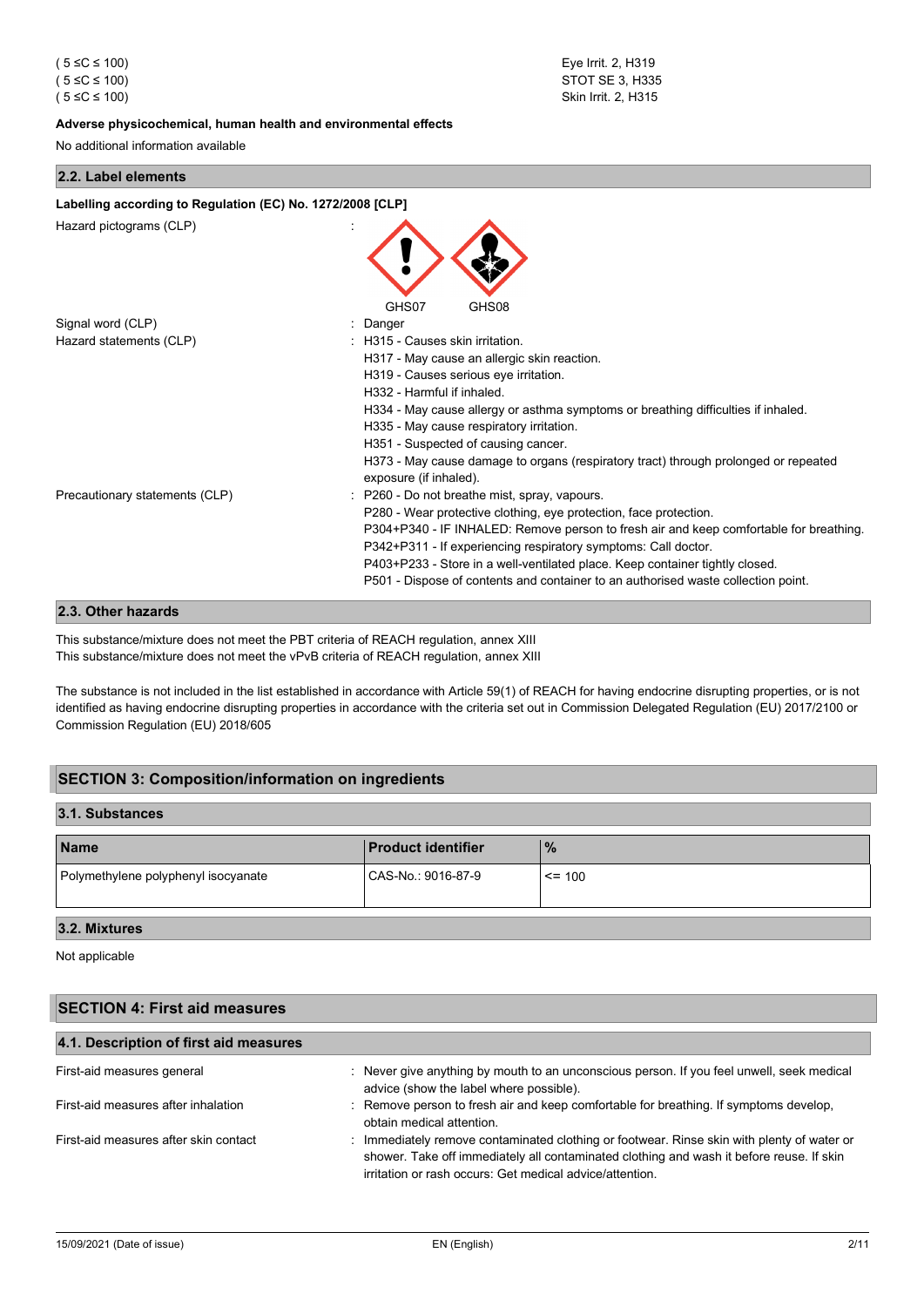| First-aid measures after eye contact<br>First-aid measures after ingestion | : Rinse cautiously with water for several minutes. Ensure that folded skin of eyelids is<br>thoroughly washed with water. Remove contact lenses, if present and easy to do. Continue<br>rinsing. If eye irritation persists: Get medical advice/attention.<br>: Do NOT induce vomiting. Rinse mouth. Give 100 - 200 ml of water to drink. Do not give an<br>unconscious person anything to drink. Obtain immediate medical attention. |
|----------------------------------------------------------------------------|---------------------------------------------------------------------------------------------------------------------------------------------------------------------------------------------------------------------------------------------------------------------------------------------------------------------------------------------------------------------------------------------------------------------------------------|
| 4.2. Most important symptoms and effects, both acute and delayed           |                                                                                                                                                                                                                                                                                                                                                                                                                                       |
| Symptoms/effects after inhalation                                          | : Harmful if inhaled. May cause allergy or asthma symptoms or breathing difficulties if<br>inhaled. May cause respiratory irritation.                                                                                                                                                                                                                                                                                                 |
| Symptoms/effects after skin contact                                        | : Causes skin irritation. May cause skin staining.                                                                                                                                                                                                                                                                                                                                                                                    |
| Symptoms/effects after eye contact                                         | : Causes serious eye irritation.                                                                                                                                                                                                                                                                                                                                                                                                      |
| Symptoms/effects after ingestion                                           | : Ingestion may cause irritation of the gastrointestinal tract.                                                                                                                                                                                                                                                                                                                                                                       |
| Chronic symptoms                                                           | : Suspected of causing cancer. May cause damage to organs (respiratory tract) through                                                                                                                                                                                                                                                                                                                                                 |

prolonged or repeated exposure (if inhaled).

## **4.3. Indication of any immediate medical attention and special treatment needed**

Treat symptomatically.

| <b>SECTION 5: Firefighting measures</b>                        |                                                                                                                                                                                                                                                          |  |
|----------------------------------------------------------------|----------------------------------------------------------------------------------------------------------------------------------------------------------------------------------------------------------------------------------------------------------|--|
| 5.1. Extinguishing media                                       |                                                                                                                                                                                                                                                          |  |
| Suitable extinguishing media<br>Unsuitable extinguishing media | : Carbon dioxide. Dry chemical. Alcohol-resistant foam. For large fire: Water spray.<br>: Do not use water jet.                                                                                                                                          |  |
| 5.2. Special hazards arising from the substance or mixture     |                                                                                                                                                                                                                                                          |  |
| Fire hazard                                                    | : The product is not flammable. Will burn if heated.                                                                                                                                                                                                     |  |
| Reactivity in case of fire                                     | : Reacts with water (moisture): release of (carbon dioxide).                                                                                                                                                                                             |  |
| Hazardous decomposition products in case of fire               | : Carbon monoxide. Carbon dioxide. Nitrogen oxides. Hydrogen cyanide.                                                                                                                                                                                    |  |
| 5.3. Advice for firefighters                                   |                                                                                                                                                                                                                                                          |  |
| Firefighting instructions                                      | : Cool closed containers exposed to fire with water spray. Exercise caution when fighting any<br>chemical fire. Prevent fire fighting water from entering the environment. Keep upwind. Move<br>containers from fire area if you can do it without risk. |  |
| Protection during firefighting                                 | : As in any fire, wear self-contained breathing apparatus and full protective gear.                                                                                                                                                                      |  |

| <b>SECTION 6: Accidental release measures</b>                            |                                                                                                                               |  |
|--------------------------------------------------------------------------|-------------------------------------------------------------------------------------------------------------------------------|--|
| 6.1. Personal precautions, protective equipment and emergency procedures |                                                                                                                               |  |
| 6.1.1. For non-emergency personnel                                       |                                                                                                                               |  |
| Emergency procedures                                                     | : Ventilate area. Avoid inhalation of vapours. Avoid contact with eyes, skin and clothing.<br>Evacuate unnecessary personnel. |  |
| 6.1.2. For emergency responders                                          |                                                                                                                               |  |
| Protective equipment                                                     | : Use personal protective equipment as required. In case of inadequate ventilation wear<br>.                                  |  |

# respiratory protection. See Section 8. Emergency procedures **in the startup of the Control** inhalation of vapours. Avoid contact with eyes, skin and clothing. **6.2. Environmental precautions**

Do not allow to enter drains or water courses. Notify authorities if product enters sewers or public waters.

| 6.3. Methods and material for containment and cleaning up |                                                                                                                                                                                                                                                                                    |  |
|-----------------------------------------------------------|------------------------------------------------------------------------------------------------------------------------------------------------------------------------------------------------------------------------------------------------------------------------------------|--|
| For containment                                           | : Stop leak, if possible without risk. Dam up the liquid spill.                                                                                                                                                                                                                    |  |
| Methods for cleaning up                                   | : Small spillages: Wipe up with absorbent material (for example cloth). Large spills: Absorb<br>with earth, sand or other non-combustible material and transfer to containers for later<br>disposal. Wash spill area with soapy water. Do not seal collecting container gas-tight. |  |
| Other information                                         | : Neutralize with : with a solution of $5 \sim 10\%$ Sodium carbonate, 0.2 $\sim$ 2% detergents and<br>$90\neg 95\%$ water.                                                                                                                                                        |  |

# **6.4. Reference to other sections**

SECTION 8: Exposure controls/personal protection. SECTION 13: Disposal considerations.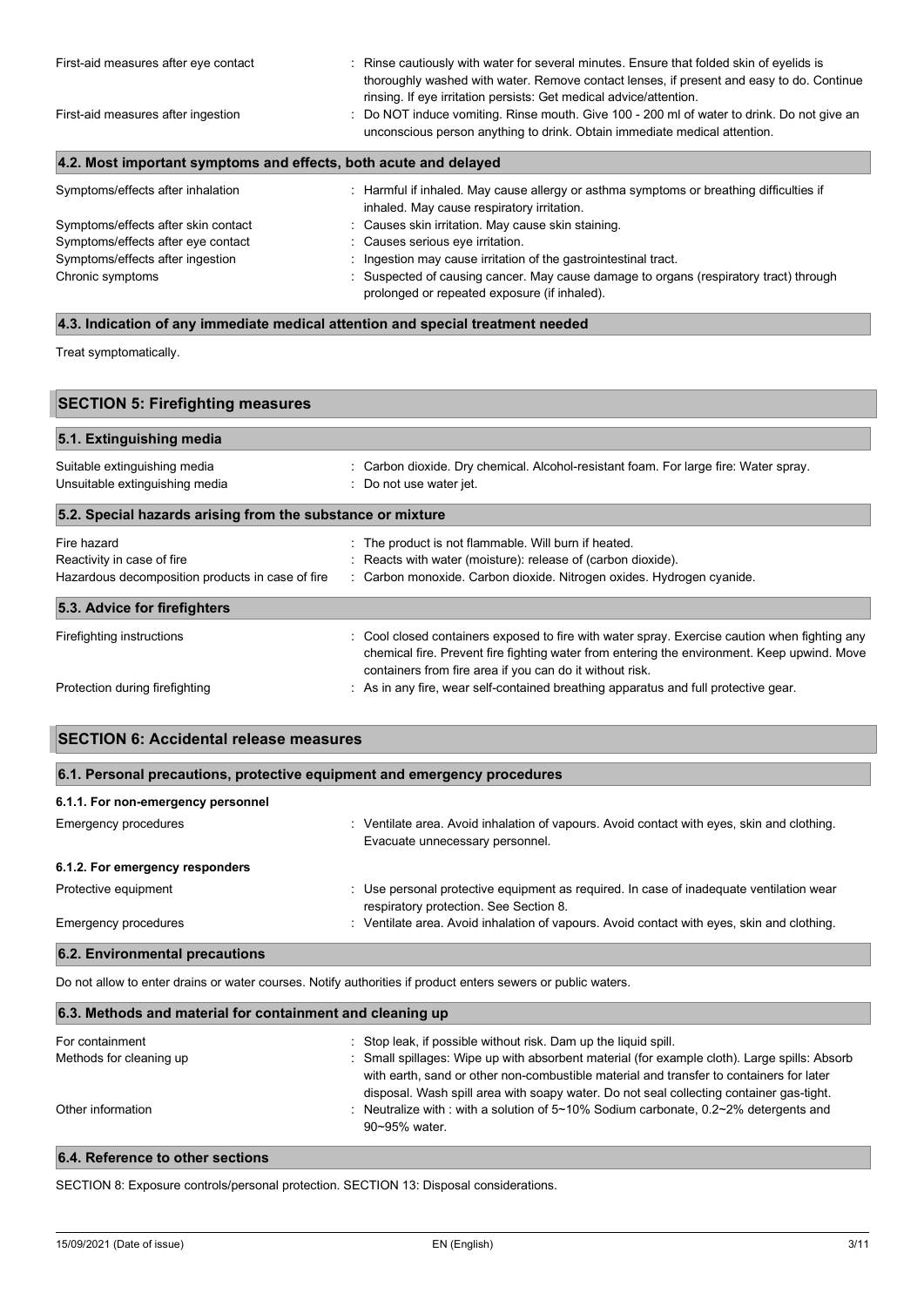| <b>SECTION 7: Handling and storage</b><br>7.1. Precautions for safe handling |                                                                                                                                                                                                                                                                                                                                                                                                |  |
|------------------------------------------------------------------------------|------------------------------------------------------------------------------------------------------------------------------------------------------------------------------------------------------------------------------------------------------------------------------------------------------------------------------------------------------------------------------------------------|--|
|                                                                              |                                                                                                                                                                                                                                                                                                                                                                                                |  |
| Hygiene measures                                                             | : Handle in accordance with good industrial hygiene and safety practice. Do not eat, drink or<br>smoke when using this product. Wash hands and other exposed areas with mild soap and<br>water before eating, drinking or smoking and when leaving work. Take off contaminated<br>clothing and wash it before reuse. Contaminated work clothing should not be allowed out of<br>the workplace. |  |
| 7.2. Conditions for safe storage, including any incompatibilities            |                                                                                                                                                                                                                                                                                                                                                                                                |  |
| Storage conditions                                                           | : Store tightly closed in a dry, cool and well-ventilated place. Keep out of direct sunlight. Store<br>locked up. Protect from moisture.                                                                                                                                                                                                                                                       |  |
| Incompatible materials                                                       | : Strong acids. Strong alkalis.                                                                                                                                                                                                                                                                                                                                                                |  |
| Storage temperature                                                          | : $5-35$ °C                                                                                                                                                                                                                                                                                                                                                                                    |  |

# **7.3. Specific end use(s)**

Isocyanate for Azon Polyurethane Resins.

# **SECTION 8: Exposure controls/personal protection**

# **8.1. Control parameters**

# **8.1.1. National occupational exposure and biological limit values**

| ISOCYANATE 13-302A (9016-87-9)                                                                                                                                                                                                                                                                                                                                                                                                                                                                                                                                                                                                                                                                                      |  |  |
|---------------------------------------------------------------------------------------------------------------------------------------------------------------------------------------------------------------------------------------------------------------------------------------------------------------------------------------------------------------------------------------------------------------------------------------------------------------------------------------------------------------------------------------------------------------------------------------------------------------------------------------------------------------------------------------------------------------------|--|--|
| <b>Ireland - Occupational Exposure Limits</b>                                                                                                                                                                                                                                                                                                                                                                                                                                                                                                                                                                                                                                                                       |  |  |
| Isocyanates, All, (as -NCO) except Methyl isocyanate and Toluene (2,4 or 2,6<br>diisocyanate)                                                                                                                                                                                                                                                                                                                                                                                                                                                                                                                                                                                                                       |  |  |
| $0.02 \text{ mg/m}^3$                                                                                                                                                                                                                                                                                                                                                                                                                                                                                                                                                                                                                                                                                               |  |  |
| $0.07$ mg/m <sup>3</sup>                                                                                                                                                                                                                                                                                                                                                                                                                                                                                                                                                                                                                                                                                            |  |  |
| Sens. (In the workplace respiratory or dermal exposures to sensitising agents may occur.<br>Sensitizers may evoke respiratory or dermal reactions, e.g. asthma, rhinitis and allergic<br>contact dermatitis. The notation does not distinguish between respiratory or dermal<br>sensitisation. Chemical agents that are sensitizers present special problems in the<br>workplace. Should an employee become sensitised, subsequent exposure may cause<br>intense responses, even at low exposure concentrations well below the OELV. Exposure<br>should be eliminated or significantly reduced through control measures such as<br>engineering and process controls and use of personal protective equipment (PPE)) |  |  |
| Chemical Agents Code of Practice 2021                                                                                                                                                                                                                                                                                                                                                                                                                                                                                                                                                                                                                                                                               |  |  |
|                                                                                                                                                                                                                                                                                                                                                                                                                                                                                                                                                                                                                                                                                                                     |  |  |
| Isocyanates                                                                                                                                                                                                                                                                                                                                                                                                                                                                                                                                                                                                                                                                                                         |  |  |
| 1 µmol/mol creatinine Parameter: urinary diamine - Medium: urine - Sampling time: Post<br>task                                                                                                                                                                                                                                                                                                                                                                                                                                                                                                                                                                                                                      |  |  |
| Biological Monitoring Guidelines (HSA, 2011)                                                                                                                                                                                                                                                                                                                                                                                                                                                                                                                                                                                                                                                                        |  |  |
|                                                                                                                                                                                                                                                                                                                                                                                                                                                                                                                                                                                                                                                                                                                     |  |  |
| Isocyanates                                                                                                                                                                                                                                                                                                                                                                                                                                                                                                                                                                                                                                                                                                         |  |  |
| 0.02 mg/m <sup>3</sup> all (as -NCO) Except methyl isocyanate                                                                                                                                                                                                                                                                                                                                                                                                                                                                                                                                                                                                                                                       |  |  |
| 0.07 mg/m <sup>3</sup> all (as -NCO) Except methyl isocyanate                                                                                                                                                                                                                                                                                                                                                                                                                                                                                                                                                                                                                                                       |  |  |
| Sen (Capable of causing occupational asthma)                                                                                                                                                                                                                                                                                                                                                                                                                                                                                                                                                                                                                                                                        |  |  |
| EH40/2005 (Fourth edition, 2020). HSE                                                                                                                                                                                                                                                                                                                                                                                                                                                                                                                                                                                                                                                                               |  |  |
|                                                                                                                                                                                                                                                                                                                                                                                                                                                                                                                                                                                                                                                                                                                     |  |  |
| Isocyanates (applies to HDI, IPDI, TDI and MDI)                                                                                                                                                                                                                                                                                                                                                                                                                                                                                                                                                                                                                                                                     |  |  |
|                                                                                                                                                                                                                                                                                                                                                                                                                                                                                                                                                                                                                                                                                                                     |  |  |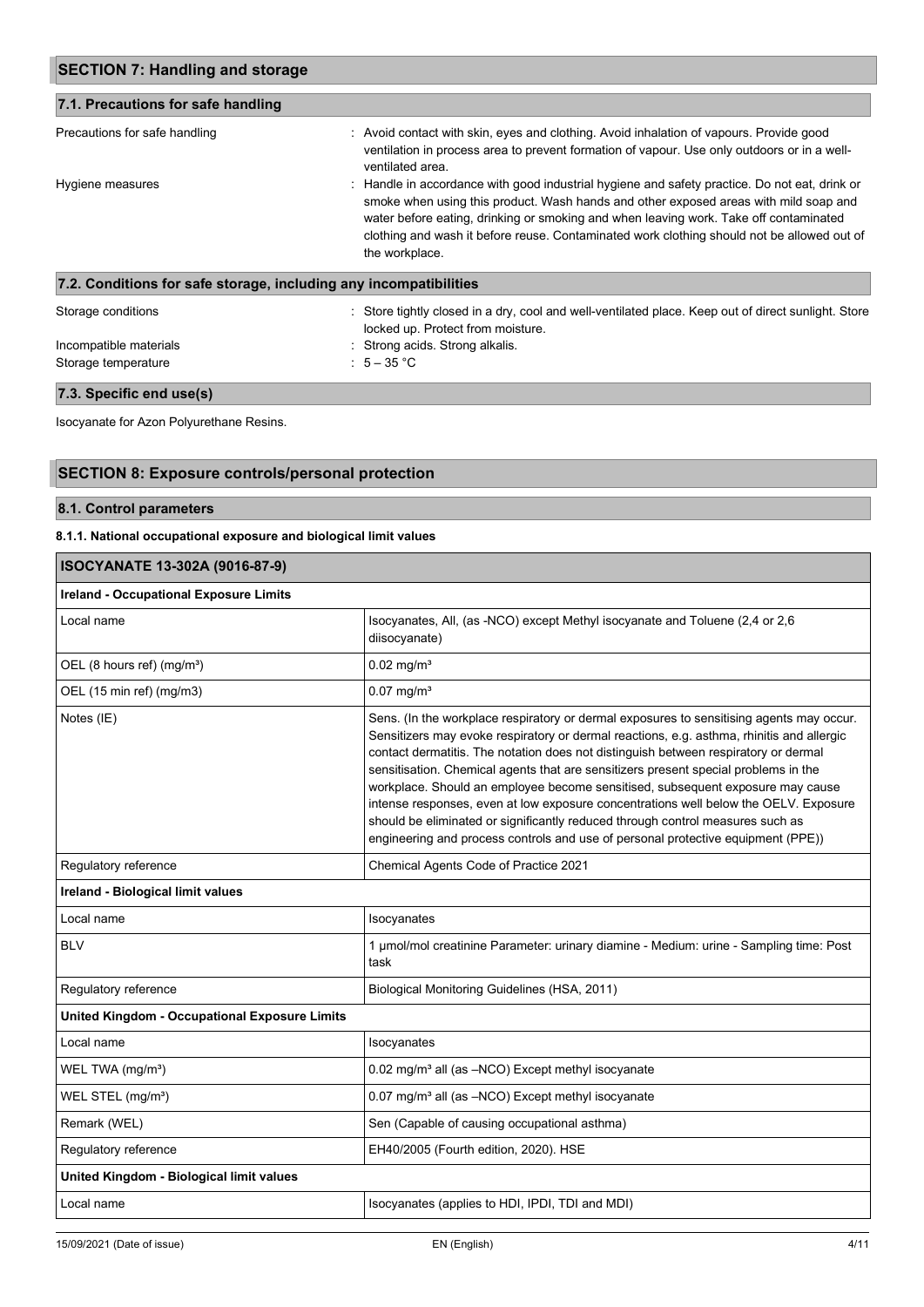| ISOCYANATE 13-302A (9016-87-9)                       |                                                                                                                                                                                                                                                                                                                                                                                                                                                                                                                                                                                                                                                                                                                     |  |
|------------------------------------------------------|---------------------------------------------------------------------------------------------------------------------------------------------------------------------------------------------------------------------------------------------------------------------------------------------------------------------------------------------------------------------------------------------------------------------------------------------------------------------------------------------------------------------------------------------------------------------------------------------------------------------------------------------------------------------------------------------------------------------|--|
| <b>BMGV</b>                                          | 1 umol/mol creatinine Parameter: isocyanate-derived diamine - Medium: urine - Sampling<br>time: At the end of the period of exposure                                                                                                                                                                                                                                                                                                                                                                                                                                                                                                                                                                                |  |
| Regulatory reference                                 | EH40/2005 (Fourth edition, 2020). HSE                                                                                                                                                                                                                                                                                                                                                                                                                                                                                                                                                                                                                                                                               |  |
| Diphenylmethane-4,4'-di-isocyanate (101-68-8)        |                                                                                                                                                                                                                                                                                                                                                                                                                                                                                                                                                                                                                                                                                                                     |  |
| <b>Ireland - Occupational Exposure Limits</b>        |                                                                                                                                                                                                                                                                                                                                                                                                                                                                                                                                                                                                                                                                                                                     |  |
| Local name                                           | 4,4'-Methylene-diphenyl diisocyanate (as --NCO) [MDI]                                                                                                                                                                                                                                                                                                                                                                                                                                                                                                                                                                                                                                                               |  |
| OEL TWA [2]                                          | $0.005$ ppm                                                                                                                                                                                                                                                                                                                                                                                                                                                                                                                                                                                                                                                                                                         |  |
| Notes (IE)                                           | Sens. (In the workplace respiratory or dermal exposures to sensitising agents may occur.<br>Sensitizers may evoke respiratory or dermal reactions, e.g. asthma, rhinitis and allergic<br>contact dermatitis. The notation does not distinguish between respiratory or dermal<br>sensitisation. Chemical agents that are sensitizers present special problems in the<br>workplace. Should an employee become sensitised, subsequent exposure may cause<br>intense responses, even at low exposure concentrations well below the OELV. Exposure<br>should be eliminated or significantly reduced through control measures such as<br>engineering and process controls and use of personal protective equipment (PPE)) |  |
| Regulatory reference                                 | Chemical Agents Code of Practice 2020                                                                                                                                                                                                                                                                                                                                                                                                                                                                                                                                                                                                                                                                               |  |
| Ireland - Biological limit values                    |                                                                                                                                                                                                                                                                                                                                                                                                                                                                                                                                                                                                                                                                                                                     |  |
| Local name                                           | Isocyanates                                                                                                                                                                                                                                                                                                                                                                                                                                                                                                                                                                                                                                                                                                         |  |
| <b>BLV</b>                                           | 1 umol/mol creatinine Parameter: urinary diamine - Medium: urine - Sampling time: Post<br>task                                                                                                                                                                                                                                                                                                                                                                                                                                                                                                                                                                                                                      |  |
| Regulatory reference                                 | Biological Monitoring Guidelines (HSA, 2011)                                                                                                                                                                                                                                                                                                                                                                                                                                                                                                                                                                                                                                                                        |  |
| <b>United Kingdom - Occupational Exposure Limits</b> |                                                                                                                                                                                                                                                                                                                                                                                                                                                                                                                                                                                                                                                                                                                     |  |
| Local name                                           | Isocyanates, all (as -NCO)                                                                                                                                                                                                                                                                                                                                                                                                                                                                                                                                                                                                                                                                                          |  |
| WEL TWA (mg/m <sup>3</sup> )                         | $0.02$ mg/m <sup>3</sup>                                                                                                                                                                                                                                                                                                                                                                                                                                                                                                                                                                                                                                                                                            |  |
| WEL STEL (mg/m <sup>3</sup> )                        | $0.07$ mg/m <sup>3</sup>                                                                                                                                                                                                                                                                                                                                                                                                                                                                                                                                                                                                                                                                                            |  |
| Remark (WEL)                                         | Sen                                                                                                                                                                                                                                                                                                                                                                                                                                                                                                                                                                                                                                                                                                                 |  |
| Regulatory reference                                 | EH40/2005 (Fourth edition, 2020). HSE                                                                                                                                                                                                                                                                                                                                                                                                                                                                                                                                                                                                                                                                               |  |
| United Kingdom - Biological limit values             |                                                                                                                                                                                                                                                                                                                                                                                                                                                                                                                                                                                                                                                                                                                     |  |
| Local name                                           | Isocyanates (applies to HDI, IPDI, TDI and MDI)                                                                                                                                                                                                                                                                                                                                                                                                                                                                                                                                                                                                                                                                     |  |
| <b>BMGV</b>                                          | 1 µmol/mol creatinine Parameter: isocyanate-derived diamine - Medium: urine - Sampling<br>time: At the end of the period of exposure                                                                                                                                                                                                                                                                                                                                                                                                                                                                                                                                                                                |  |
| Regulatory reference                                 | EH40/2005 (Fourth edition, 2020). HSE                                                                                                                                                                                                                                                                                                                                                                                                                                                                                                                                                                                                                                                                               |  |

### **8.1.2. Recommended monitoring procedures**

No additional information available

#### **8.1.3. Air contaminants formed**

No additional information available

# **8.1.4. DNEL and PNEC**

No additional information available

# **8.1.5. Control banding**

No additional information available

# **8.2. Exposure controls**

#### **8.2.1. Appropriate engineering controls**

## **Appropriate engineering controls:**

Handle product only in closed system or provide appropriate exhaust ventilation. Local exhaust ventilation (LEV) may be required to control inhalation exposure. Emergency eye wash fountains should be available in the immediate vicinity of any potential exposure.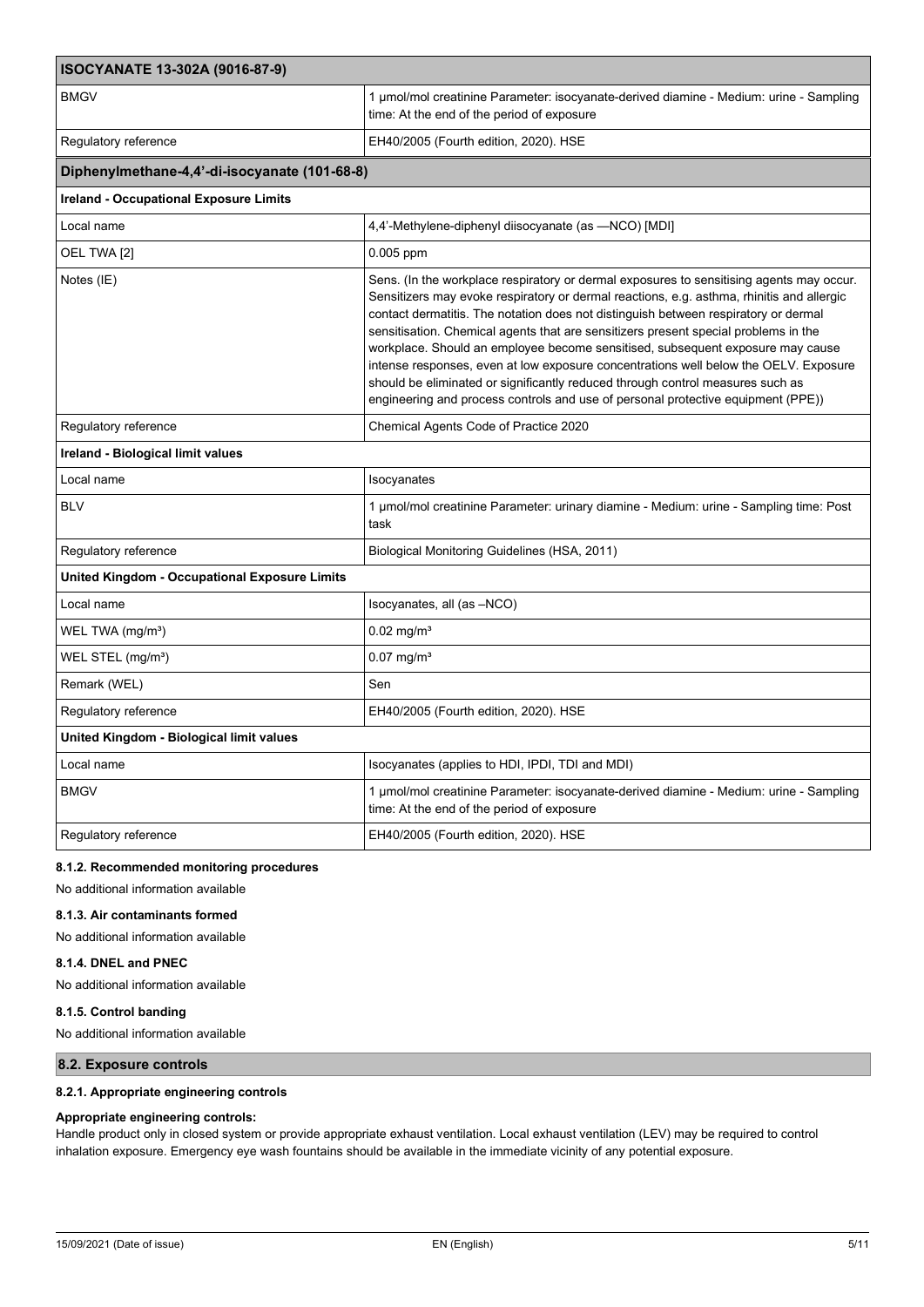#### **8.2.2. Personal protection equipment**

### **Personal protective equipment:**

Avoid all unnecessary exposure.

### **8.2.2.1. Eye and face protection**

#### **Eye protection:**

Chemical goggles or face shield. Standard EN 166 - Personal eye-protection.

#### **8.2.2.2. Skin protection**

#### **Skin and body protection:**

Long-sleeved protective clothing

### **Hand protection:**

Wear chemically resistant protective gloves. Standard EN 374 - Protective gloves against chemicals. The exact breakthrough time has to be found out by the manufacturer of the protective gloves and has to be observed. Gloves should be removed and replaced if there are any signs of degradation or breakthrough. Recommended: Polychloroprene (CR): Material thickness: >= 0.5 mm. Nitrile rubber - NBR (>= 0,35 mm). Butyl rubber - IIR (>= 0,5 mm). Fluorinated Rubber- FKM (>= 0,4 mm). Polyvinylchloride (PVC) (>= 0,5 mm)

#### **8.2.2.3. Respiratory protection**

#### **Respiratory protection:**

In case of insufficient ventilation, wear suitable respiratory equipment. If product is sprayed, wear air-fed mask or (for short periods only) a combination of charcoal filter and particulate filter mask is recommended

#### **8.2.2.4. Thermal hazards**

### **Thermal hazard protection:**

Not required for normal conditions of use.

**8.2.3. Environmental exposure controls**

#### **Environmental exposure controls:**

# Avoid release to the environment.

#### **Other information:**

Handle in accordance with good industrial hygiene and safety procedures. Do not eat, drink or smoke during use. Depending on the production parameters, any uncovered surfaces of polyurethane moldings produced using this raw material may contain traces of substances (e.g. starting and reaction products, catalysts, release agents) with hazardous characteristics (e.g. harmful, irritating, corrosive, sensitising). In order to prevent skin contact with the traces of these substances, fully buttoned work clothing and protective gloveswhose palms and finger areas are at least coated on the outside with nitrile rubber, PVC or polyurethane should be worn when demolding or otherwise handling the freshly molded polyurethane parts.

### **SECTION 9: Physical and chemical properties**

#### **9.1. Information on basic physical and chemical properties**

| Physical state              | : Liguid                                                                   |
|-----------------------------|----------------------------------------------------------------------------|
| Colour                      | Dark amber to brown.                                                       |
| Appearance                  | : Viscous.                                                                 |
| Odour                       | Musty.                                                                     |
| Odour threshold             | : Not available                                                            |
| Melting point               | : $< 0$ °C                                                                 |
| Freezing point              | : Not available                                                            |
| Boiling point               | : $> 300 °C$                                                               |
| Flammability                | : Not flammable, Capable of being set on fire                              |
| <b>Explosive limits</b>     | Not available                                                              |
| Lower explosive limit (LEL) | Not available                                                              |
| Upper explosive limit (UEL) | Not available                                                              |
| Flash point                 | $:$ > 200 °C DIN EN 22719                                                  |
| Auto-ignition temperature   | $:$ > 500 °C DIN 51794                                                     |
| Decomposition temperature   | : 329 °C                                                                   |
| рH                          | : Not available                                                            |
| Viscosity, kinematic        | : ≥ 200 mm <sup>2</sup> /s (20°C) DIN 53019                                |
| Solubility                  | : Reacts with water.                                                       |
|                             | Organic solvent: Soluble in: Acetone, Benzene, nitrobenzene, chlorobenzene |
| Log Kow                     | Not available                                                              |
| Log Pow                     | 10.46                                                                      |
| Vapour pressure             | $0.00005$ hPa (25°C)                                                       |
| Vapour pressure at 50 °C    | Not available                                                              |
| Density                     | Not available                                                              |
| Relative density            | $: 1.23$ (20°C) DIN 51757                                                  |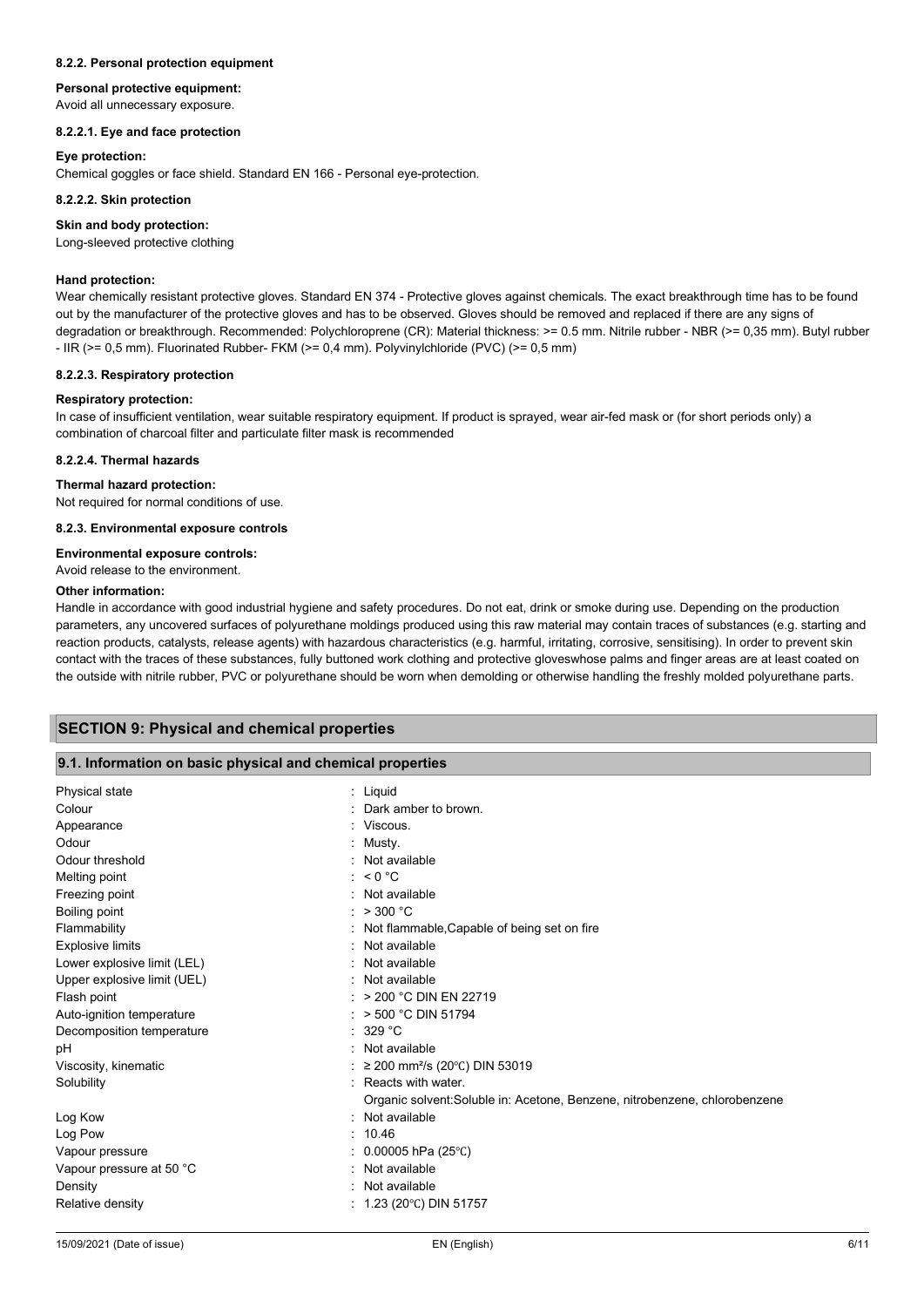| Relative vapour density at 20 °C | : 8.6            |
|----------------------------------|------------------|
| Particle size                    | : Not applicable |
| Particle size distribution       | : Not applicable |
| Particle shape                   | : Not applicable |
| Particle aspect ratio            | : Not applicable |
| Particle aggregation state       | : Not applicable |
| Particle agglomeration state     | : Not applicable |
| Particle specific surface area   | : Not applicable |
| Particle dustiness               | : Not applicable |
|                                  |                  |

#### **9.2. Other information**

#### **9.2.1. Information with regard to physical hazard classes**

No additional information available

#### **9.2.2. Other safety characteristics**

No additional information available

# **SECTION 10: Stability and reactivity**

### **10.1. Reactivity**

Reacts slowly and exothermically on contact with water, generating sufficient heat and pressure to rupture the container in a closed system.

#### **10.2. Chemical stability**

Stable under recommended handling and storage conditions (see section 7).

# **10.3. Possibility of hazardous reactions**

Polymerises at about 200 °C with evolution of CO2. Reacts with water to produce CO2. May react violently with: Acids. Alcohols. Aluminium. Amines. Bases. Oxidising agents.

### **10.4. Conditions to avoid**

High temperature. Open flame.

### **10.5. Incompatible materials**

Water. acids. Alcohols. Aluminium. Amines. Bases. Oxidising agents.

### **10.6. Hazardous decomposition products**

Carbon monoxide. Carbon dioxide. Nitrogen oxides. Hydrogen cyanide.

**11.1. Information on hazard classes as defined in Regulation (EC) No 1272/2008**

# **SECTION 11: Toxicological information**

| Acute toxicity (oral)                 | : Not classified                                                                                                     |  |
|---------------------------------------|----------------------------------------------------------------------------------------------------------------------|--|
| Acute toxicity (dermal)               | : Not classified                                                                                                     |  |
| Acute toxicity (inhalation)           | Harmful if inhaled.                                                                                                  |  |
| Additional information                | : Based on available data, the classification criteria are not met                                                   |  |
| <b>ISOCYANATE 13-302A (9016-87-9)</b> |                                                                                                                      |  |
| LD50 oral, rat                        | > 2000 mg/kg                                                                                                         |  |
| LC50 inhalation, rat (mg/l)           | 490 mg/m <sup>3</sup> - 4 Hours                                                                                      |  |
| Skin corrosion/irritation             | : Causes skin irritation.<br>pH: Not available                                                                       |  |
| Serious eye damage/irritation         | : Causes serious eye irritation.<br>pH: Not available                                                                |  |
| Respiratory or skin sensitisation     | : May cause allergy or asthma symptoms or breathing difficulties if inhaled. May cause an<br>allergic skin reaction. |  |
| Germ cell mutagenicity                | : Not classified                                                                                                     |  |
| Additional information                | Based on available data, the classification criteria are not met                                                     |  |
| Carcinogenicity                       | Suspected of causing cancer.                                                                                         |  |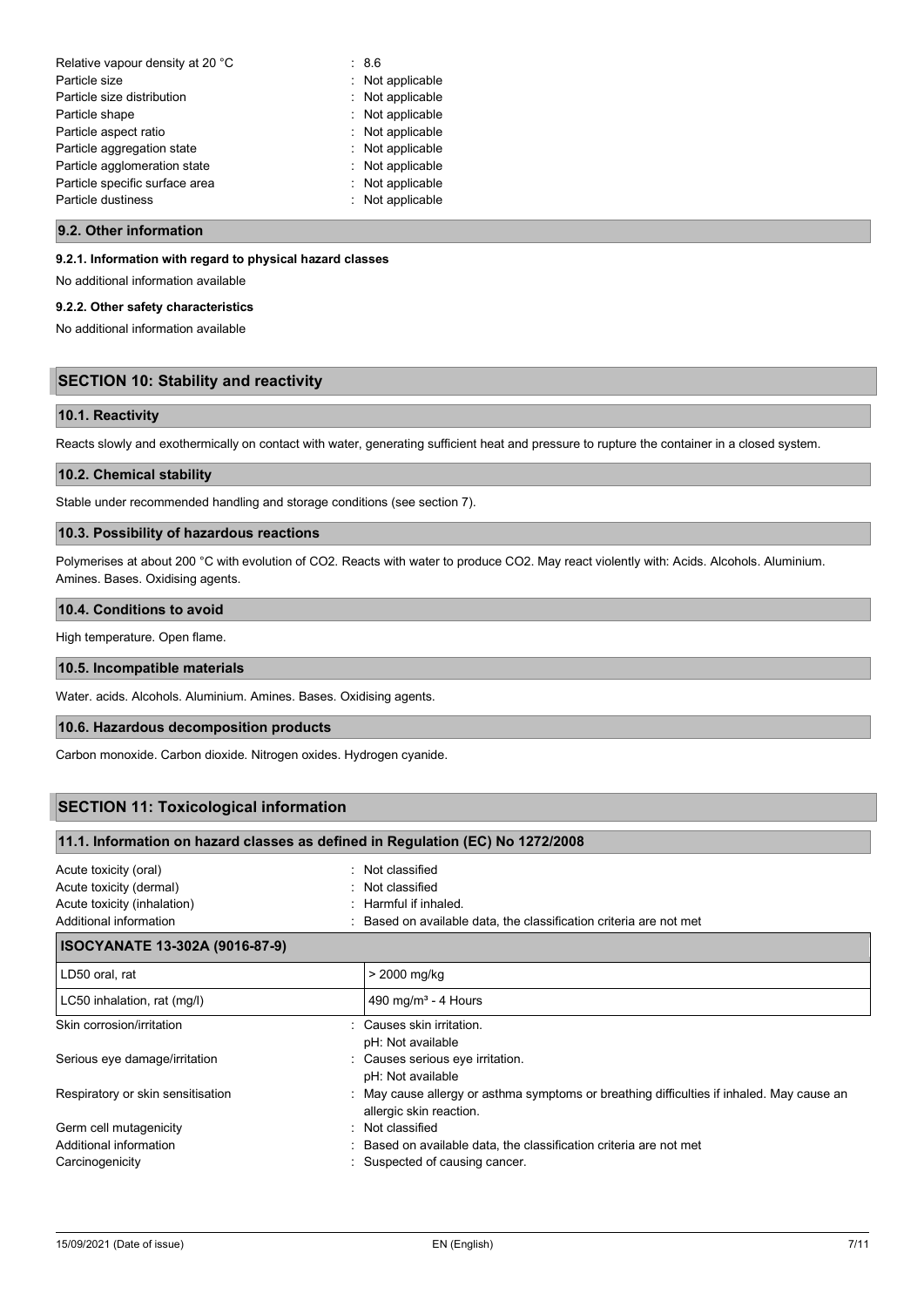| Additional information                     | $\therefore$ In a long term inhalation study, rats were exposed over a period of 2 years to mechanically |
|--------------------------------------------|----------------------------------------------------------------------------------------------------------|
|                                            | generated respirable aerosols (aerodynamic diameter 95% less than 5 µm) of polymeric                     |
|                                            | MDI (PMDI) in concentrations of 0,2, 1,0 and 6,0 mg PMDI/m3. The group of animals                        |
|                                            | exposed to the highest concentration suffered an increased incidence of lung tumours,                    |
|                                            | persistent inflammatory changes to the nose, respiratory tract and lungs, and yellowish                  |
|                                            | deposits in the respiratory tract and lungs. The animals in the 1,0 mg/m3 group exhibited                |
|                                            | slight irritation and inflammatory changes to the nose, respiratory tract and lungs, but did not         |
|                                            | develop lung tumours and/or deposits. Animals in the 2,0 mg/m3 group suffered no irritation;             |
|                                            | this concentration was therefore deemed to constitute the "no-effect level".                             |
| Reproductive toxicity                      | : Not classified                                                                                         |
| Additional information                     | : Based on available data, the classification criteria are not met                                       |
| STOT-single exposure                       | : May cause respiratory irritation.                                                                      |
| STOT-repeated exposure                     | : May cause damage to organs (respiratory tract) through prolonged or repeated exposure (if<br>inhaled). |
| Aspiration hazard                          | : Not classified                                                                                         |
| Additional information                     | : Based on available data, the classification criteria are not met                                       |
| ISOCYANATE 13-302A (9016-87-9)             |                                                                                                          |
| Viscosity, kinematic                       | ≥ 200 mm <sup>2</sup> /s (20°C) DIN 53019                                                                |
| 11.2. Information on other hazards         |                                                                                                          |
| 11.2.1. Endocrine disrupting properties    |                                                                                                          |
| Adverse health effects caused by endocrine | : No additional information available                                                                    |
| disrupting properties                      |                                                                                                          |
| 11.2.2. Other information                  |                                                                                                          |
|                                            |                                                                                                          |

| Potential adverse human health effects and | Harmful if inhaled, May cause allergy or asthma symptoms or breathing difficulties if  |
|--------------------------------------------|----------------------------------------------------------------------------------------|
| symptoms                                   | inhaled, Causes skin irritation, May cause skin staining, Causes serious eye           |
|                                            | irritation, Irritation of the respiratory tract, Ingestion may cause irritation of the |
|                                            | gastrointestinal tract, Suspected of causing cancer, May cause damage to organs        |
|                                            | (respiratory tract) through prolonged or repeated exposure (if inhaled).               |

# **SECTION 12: Ecological information**

| 12.1. Toxicity                                               |                                           |
|--------------------------------------------------------------|-------------------------------------------|
| Hazardous to the aquatic environment, short-term<br>(acute)  | : Not classified                          |
| Hazardous to the aquatic environment, long-term<br>(chronic) | · Not classified                          |
| <b>ISOCYANATE 13-302A (9016-87-9)</b>                        |                                           |
| EC50 Daphnia                                                 | > 100 mg/l - 48 Hours (Daphnia magna)     |
| EC50 - Other aquatic organisms [1]                           | > 100 mg/l - 3 Hours (activated sludge)   |
| LC0, fish, acute                                             | > 1000 mg/l (96 Hours, Brachydanio rerio) |
| 12.2. Persistence and degradability                          |                                           |
| ISOCYANATE 13-302A (9016-87-9)                               |                                           |
| Persistence and degradability                                | Not readily biodegradable.                |
| Biodegradation                                               | 0 % - 28 days                             |
| 12.3. Bioaccumulative potential                              |                                           |
| ISOCYANATE 13-302A (9016-87-9)                               |                                           |
| Log Pow                                                      | 10.46                                     |
| 12.4. Mobility in soil                                       |                                           |

No additional information available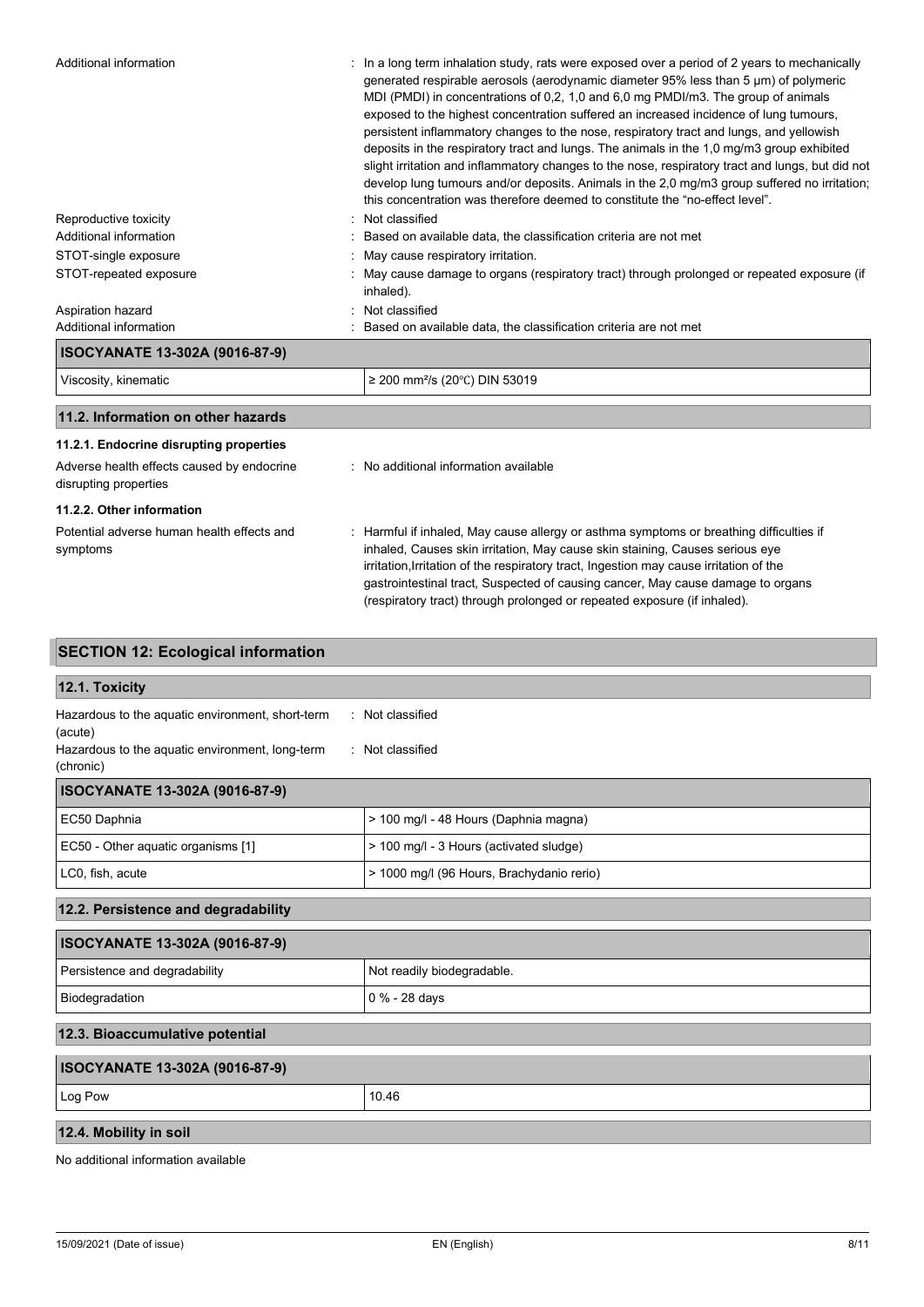# **ISOCYANATE 13-302A (9016-87-9)**

This substance/mixture does not meet the PBT criteria of REACH regulation, annex XIII

This substance/mixture does not meet the vPvB criteria of REACH regulation, annex XIII

# **12.6. Endocrine disrupting properties**

No additional information available

# **12.7. Other adverse effects**

No additional information available

| <b>SECTION 13: Disposal considerations</b>          |                                                                                                                                                                                                                                                                                                                                                                                                                            |  |
|-----------------------------------------------------|----------------------------------------------------------------------------------------------------------------------------------------------------------------------------------------------------------------------------------------------------------------------------------------------------------------------------------------------------------------------------------------------------------------------------|--|
| 13.1. Waste treatment methods                       |                                                                                                                                                                                                                                                                                                                                                                                                                            |  |
| Waste disposal recommendations                      | : Dispose in a safe manner in accordance with local/national regulations. Empty containers<br>should be taken to an approved waste handling site for recycling or disposal. The correct<br>waste code must be determined by the producer of the waste, based on how the waste has<br>been produced. Product or wastes may be neutralized with a solution of 5~10% sodium<br>carbonate, 0.2-2% detergent, and 90~95% water. |  |
| Additional information<br>Ecology - waste materials | : Empty containers may contain hazardous residue.<br>: Avoid release to the environment.                                                                                                                                                                                                                                                                                                                                   |  |

# **SECTION 14: Transport information**

In accordance with / ADR / IMDG / IATA / ADN / RID

| 14.1. UN number or ID number      |                 |  |
|-----------------------------------|-----------------|--|
| UN-No. (ADR)                      | Not regulated   |  |
| UN-No. (IMDG)                     | Not regulated   |  |
| UN-No. (IATA)                     | Not regulated   |  |
| UN-No. (ADN)                      | Not regulated   |  |
| UN-No. (RID)                      | Not regulated   |  |
| 14.2. UN proper shipping name     |                 |  |
| Proper Shipping Name              | Not regulated   |  |
| Proper Shipping Name (IMDG)       | Not regulated   |  |
| Proper Shipping Name (IATA)       | Not regulated   |  |
| Proper Shipping Name (ADN)        | Not regulated   |  |
| Proper Shipping Name (RID)        | : Not regulated |  |
| 14.3. Transport hazard class(es)  |                 |  |
| <b>ADR</b>                        |                 |  |
| Transport hazard class(es) (ADR)  | : Not regulated |  |
| <b>IMDG</b>                       |                 |  |
| Transport hazard class(es) (IMDG) | : Not regulated |  |
| <b>IATA</b>                       |                 |  |
| Transport hazard class(es) (IATA) | : Not regulated |  |
| <b>ADN</b>                        |                 |  |
| Transport hazard class(es) (ADN)  | : Not regulated |  |
| <b>RID</b>                        |                 |  |
| Transport hazard class(es) (RID)  | : Not regulated |  |
| 14.4. Packing group               |                 |  |
| Packing group                     | Not regulated   |  |
| Packing group (IMDG)              | Not regulated   |  |
|                                   |                 |  |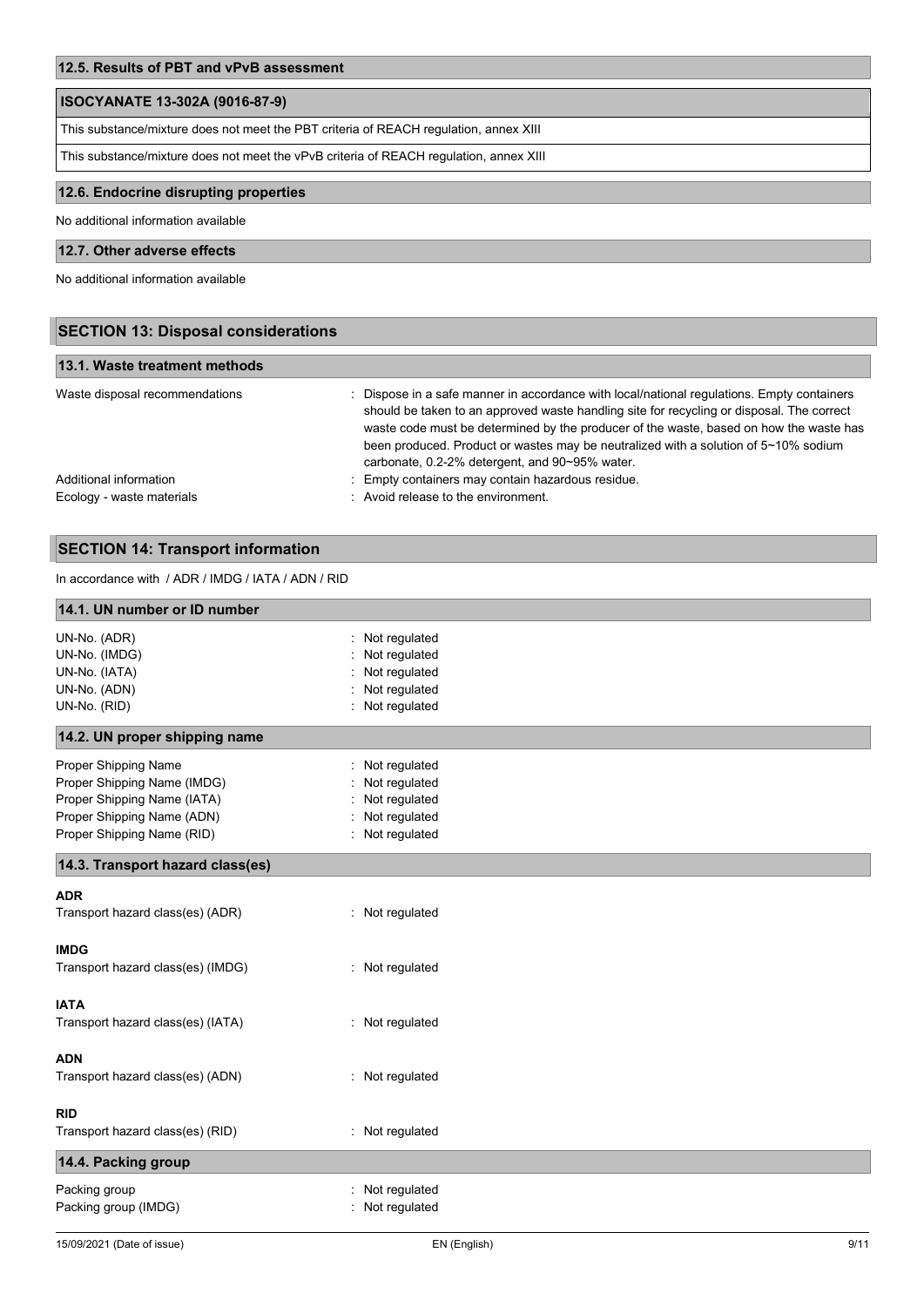### **14.5. Environmental hazards**

Dangerous for the environment : No Marine pollutant in the set of the set of the set of the set of the set of the set of the set of the set of the set of the set of the set of the set of the set of the set of the set of the set of the set of the set of the Other information **COLOGY CONFINSION** : No supplementary information available

#### **14.6. Special precautions for user**

#### **Overland transport**

Not regulated

**Transport by sea** Not regulated

# **Air transport**

Not regulated

# **Inland waterway transport**

Not regulated

#### **Rail transport**

Not regulated

# **14.7. Maritime transport in bulk according to IMO instruments**

Not applicable

# **SECTION 15: Regulatory information**

### **15.1. Safety, health and environmental regulations/legislation specific for the substance or mixture**

#### **15.1.1. EU-Regulations**

### **EU restriction list (REACH Annex XVII)**

| Reference code | Applicable on      | <b>Entry title or description</b>                                                                                                                                                                                                                                                                                          |
|----------------|--------------------|----------------------------------------------------------------------------------------------------------------------------------------------------------------------------------------------------------------------------------------------------------------------------------------------------------------------------|
| 3.             | ISOCYANATE 13-302A | Liquid substances or mixtures which are regarded as dangerous in accordance with<br>Directive 1999/45/EC or are fulfilling the criteria for any of the following hazard classes or<br>categories set out in Annex I to Regulation (EC) No 1272/2008                                                                        |
| 3(b)           | ISOCYANATE 13-302A | Substances or mixtures fulfilling the criteria for any of the following hazard classes or<br>categories set out in Annex I to Regulation (EC) No 1272/2008: Hazard classes 3.1 to 3.6,<br>3.7 adverse effects on sexual function and fertility or on development, 3.8 effects other<br>than narcotic effects, 3.9 and 3.10 |

ISOCYANATE 13-302A is not on the REACH Candidate List

ISOCYANATE 13-302A is not on the REACH Annex XIV List

ISOCYANATE 13-302A is not subject to Regulation (EU) No 649/2012 of the European Parliament and of the Council of 4 July 2012 concerning the export and import of hazardous chemicals.

ISOCYANATE 13-302A is not subject to Regulation (EU) No 2019/1021 of the European Parliament and of the Council of 20 June 2019 on persistent organic pollutants

#### **15.1.2. National regulations**

No additional information available

## **15.2. Chemical safety assessment**

No chemical safety assessment has been carried out

# **SECTION 16: Other information**

| Abbreviations and acronyms                                                                      |  |  |
|-------------------------------------------------------------------------------------------------|--|--|
| ADR (Accord européen relatif au transport international des marchandises Dangereuses par Route) |  |  |
| BCF (Bioconcentration factor)                                                                   |  |  |
| CAS (Chemical Abstracts Service) number                                                         |  |  |
|                                                                                                 |  |  |